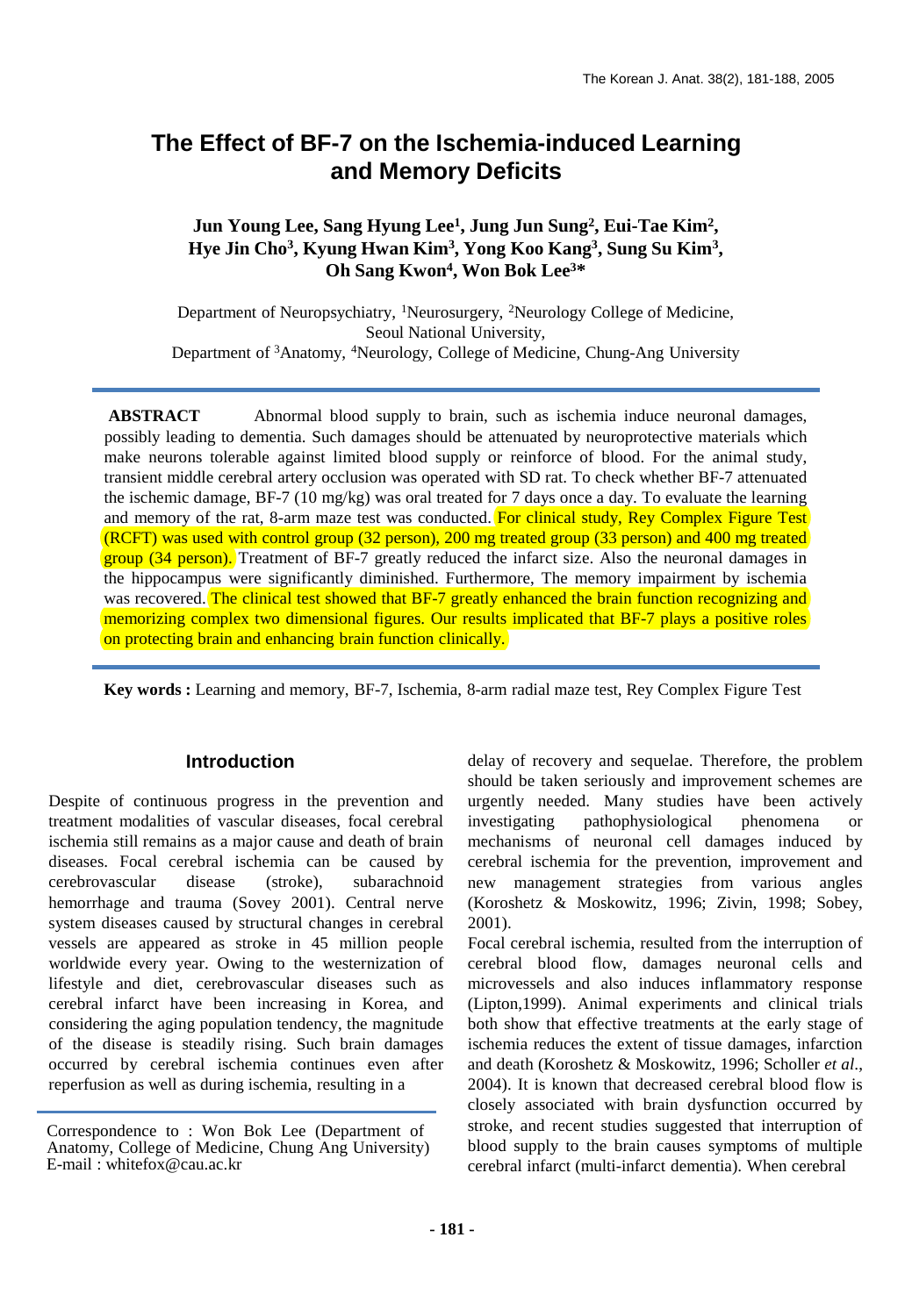blood flow is interrupted, not only vascular-type dementia can occur but other types of dementia such as Alzheimer's disease also can develop (Leys *et al*., 1999; Roman, 2004), resulting in cognitive dysfunction such as the disturbance and loss of memory and judgment in addition to physical and motor dysfunction. Learning and memory are unique abilities of human. Morphologically and functionally changed neurotransmitters at the synapse are transported to cholinergic systems, which plays an important role (Gray & McNaughton, 1982; Olton & Wenk, 1987). This is also found in researches with ischemia animal models reporting that memory and memory impairments are caused by the reduction of cerebral blood flow. This cognitive impairment occurs with damages and destruction of the pyramidal neuron of hippocampus which plays an important role in learning and memory (Blozovski, 1979; Chrobak *et al*., 1987) and the reduction of acetylcholine in brain (Block, 1999). Interestingly, this phenomenon is frequently found in aged population and dementia patients in human. White matter rarefaction and glial cell activation are also observed. These pathological changes are thought to be associated with pathology of multi-infarct dementia and Alzheimer's disease (Leys, 1999; Roman, 2004).

There are 3 management methods for cerebral ischemia known to date; first, rapid restoration of oxygen supply to ischemic tissues; second, the prevention of inflammatory changes in affected areas; third, the protection of neuronal cells and effective functional recovery after focal cerebral ischemia. Currently used and developing agents for cerebral ischemia include anti-thrombic agents, immunizing agents, anti-inflammatory agents, free radical scavengers that scavenge toxic free radicals,  $Ca^{2+}$  channel antagonists and NMDA/AMPA antagonists (Zivin, 1998; Sobey, 2001; Scholler *et al*., 2004). However, use of these drugs is controversial because their effects are not only temporary and unsatisfactory but there are also serious side effects and toxicities.

Thus, efforts to develop effective cerebral function improving agents and therapeutic agents with minimal side effects for radical treatments are desperately needed. Thus, this study examined the neuroprotective effects of BF-7, the extraction of *Bombyx mori* which is known to enhance learning and memory to develop prophylactic and therapeutic agents with low toxicity that protect and improve brain functions by improving learning and memory impairments induced by cerebral ischemia (Chae *et al*., 2004). In this study, animal models of cerebral ischemia were developed by the temporary occlusion of middle cerebral artery followed by reperfusion to induce neuronal cell damage and memory impairment and the suppression of brain cell death and tissue damages resulted from transient cerebral ischemia were evaluated. Improvements in the deteriorated memory and cognitive function of animal models were examined by a cognitive

function test using 8-arm radial maze. Furthermore, the effects of BF-7 on the improvement in the cognitive function of the human brain were evaluated by a clinical trial that included general population with various backgrounds using a standardized memory test, Rey complex figure test.

## **Materials and Methods**

## **1. Preparation of animal models and breeding conditions**

Eight-week-old healthy male Sprague-Dawley rats weighing 200-250g were used for this study. A week of adaptation period was allowed and rats with abnormal behaviors were excluded from this study. All the rats were kept in a room with accurate control of temperature and humidity and regular cycles of 12/12 hour light and dark. Water and food were supplied at all times. A total of 40 rats, containing 10 rats for each group were used.

#### **2. Preparation of materials**

BF-7 was prepared by the method reported by Joo-Hong Yeo *et al.* (Yeo *et al*. 2004). Cocoons of *Bombyx mori* were boiled in 0.03% sodium carbonate and 0.05% marseilles soap solution for 30 min and dried. It was dissolved with CaCl<sub>2</sub> 5M solution at 98°C for 1 hr. The salt was completely removed by dialysis against distilled water and mixed with mixed protease solution. Then, BF-7 was separated and purified using Sephadex G-25 column chromatography. All materials for this experiment were purchase from Sigma Co.

## **3. Preparation of animal models of cerebral ischemia**

Ketamine 30-40mg/kg was given by intramuscular injection to Sprague-Dawley rats weighing 200-250g and skin incision was made to the neck in the supine position. The sternocleidomastoid muscle was retracted laterally to expose the carotid artery, the internal carotid artery and the external carotid artery, and the arteries were split from adjacent tissues. Electrocautery was first applied to the superior thyroid artery branched from external carotid artery, larynx and arteries, and then to the pterygopalatine branched from the internal carotid artery. After the external carotid artery was dissected and 4-0 nylon was inserted to the internal carotid artery via the external carotid artery, the nylon was place in the 16-18mm from the carotid bifurcation. The incision was closed and nylon was removed an hour after the recovery from anesthesia. After reperfusion of the blood, BF-7 was administered and passive avoidance test, rota-rod test, 8-arm maze test and histopathologic staining were performed.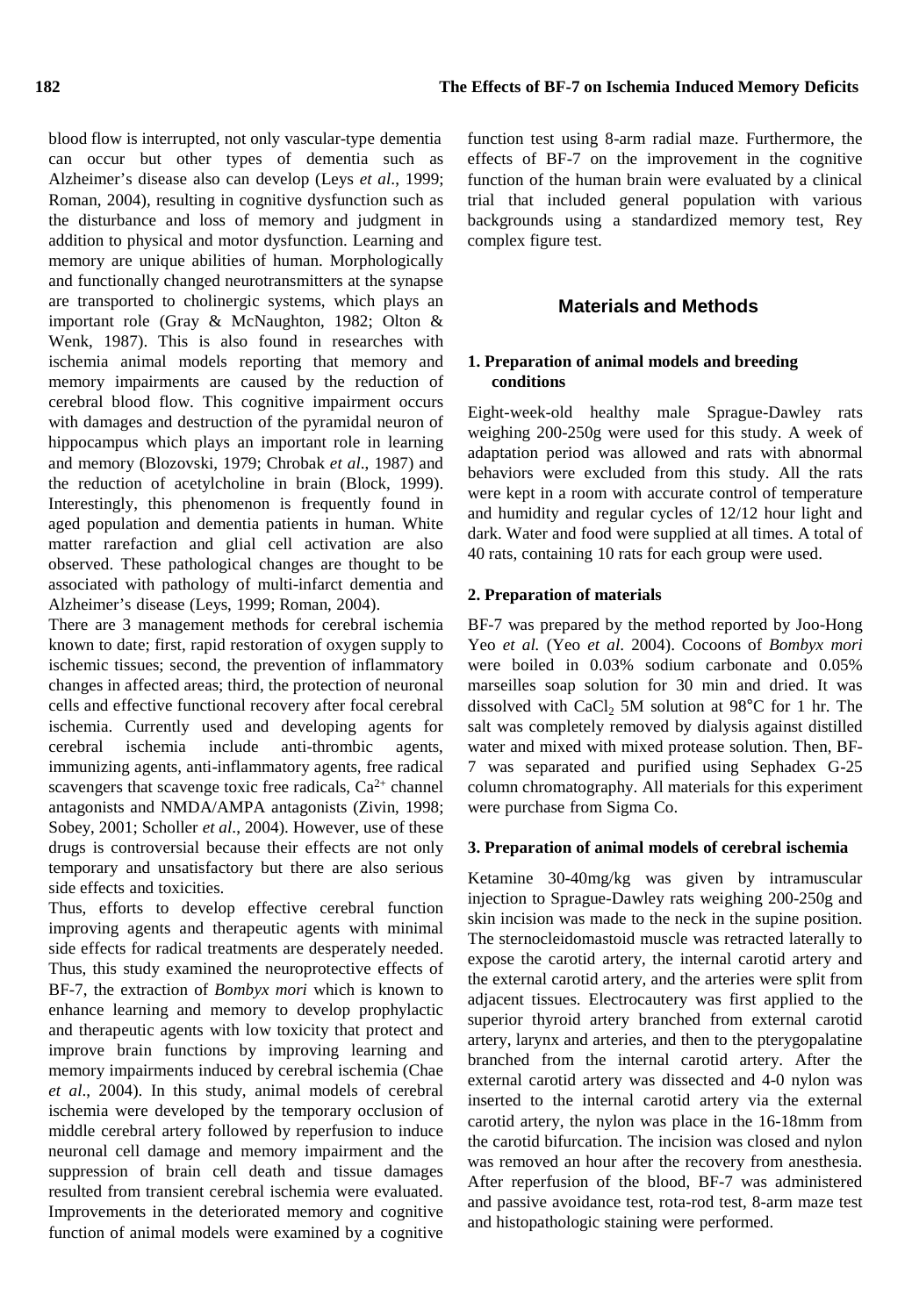## The affected areas of cerebral infarct were measured 2 weeks after behavioural experiment. Rats were decapitated and the brain was removed. Confirming the origin of the middle cerebral artery in the internal carotid artery, bleeding and the location of nylon were assessed. After nylon in the vessel was removed, the whole brain was placed on the rodent brain matrix (RBM-4000C, ASI, U.S.A) and coronal sections were made at 2 mm interval from the end of frontal lobe. The slices were incubated in 2% 2,3,5-triphenyltetrazolium chloride for 30 min, and then fixed with 10% neural buffer formalin. The fixed slices were photographed using the color video printer attached to a stereoscopic microscope and the affected areas of cerebral infarct were measured by an areameter. To examine the extent of cellular damages in the hippocampus, ketamine and Xylazine were administered and normal saline was run through the left ventricle. Then, rats were fixed with 4% buffed paraformaldehyde and their brain was removed. After paraffin embedding, serial coronal sections were made and hematoxylin and eosine (H&E) staining was performed.

#### **5. 8-arm radial maze test**

8-arm radial maze stands 4 cm from the floor consisting of eight equidistantly spaced arms (60 cm long and 12cm wide) which are all radiating from an octogonal central platform with a radius of 34cm radius and 40cm wall. At the end of each arm, there is a food cup and sunflower seeds were given as a reward. The light was dimmed and rats were monitored with a video camera under a lamp (50W). To train the rats, food supply was reduced down to 80% from a week prior to the experiment. Rats put in the maze for 30 min 3 times a day for 3 days to allow adaptation. The number of visit to each arm and time taken until sunflower seeds are all eaten were checked and rats were trained until the number of error was less than 2 times within 2 min. The number of error was defined as the number of visit to the arms where rats had already visited. Animal models of cerebral ischemia were prepared using trained rats, and BF-7 (10 mg/kg) was orally administered daily for 7 days. Then, the numbers of error and latency time were monitored for the following 5 days and compared with the control group.

### **6. Subject for clinical trial**

Healthy Korean adults aged from 19 to 65 years with various backgrounds including university students, housewives, employees, people who visit religious organizations were recruited and randomized to each group regardless their jobs, the level of educations and residence to organize universally representative groups of

Korea. The following volunteers were excluded from this study; 1) one receiving treatments for any diseases, 2) one who took medications that may affect cognitive function within 4 weeks prior to the clinical trial, 3) one who had health functional foods that may affect cognitive function within 4 weeks prior to the clinical trial, 4) one who has a difficulty in having an everyday conversation, 5) one who cannot read or see pictures due to visual impairment, 6) one who cannot freely write due to physical disability, 7) one who was judged to be inappropriate to participate in the clinical trial. A total of 99 subjects including 26 men and 73 women were enrolled for the clinical trial and their mean age was 41.9 year (range  $19 \sim 64$  years). Initially, a total of 119 volunteers were enrolled; 39 volunteers were randomized into the placebo group; 40 volunteers were randomized into the BF-7 200mg group; 40 volunteers were randomized into the BF-7 400mg group. But, some of them were excluded and dropped during the trial and 99 volunteers who remained at the end of the trial were included for analyses. The overall participation rate was 83.5% including 32 volunteers from the placebo group (participation rate 82%), 33 volunteers from the BF-7 200mg group (participation rate 83.5%) and 34 volunteers from the BF-7 400mg (participation rate 85%). The numbers of subjects in each group were sufficient enough to prove statistical validity. The subjects were instructed to keep their diet and smoking habits but alcohol was prohibited.

## **7. Rey Complex Figure Test (RCFT)**

Rey Complex Figure Test is a domestically and internationally approved neuropsychological test that is especially useful to assess memory and ability of organization among the functions of frontal lobe where memory, analysis, calculation, thought and judgment are controlled. The total score is 36 and memory is assessed using age graded scores.

#### **8. Statistical analyses**

All statistical analyses were performed using SPSS program and  $p \leq 0.05$  was considered statistically significant. Data of cellular and tissue experiments was presented as means ± standard deviations, and *t* test was used to examine correlations and differences between the groups. In the clinical trial, paired t-test was used to compare the differences among the BF-7 200mg group, BF-7 400mg group and placebo group, student's t-test or one-way ANOVA (Tukey's multiple comparison test) was used to show statistical significance for the differences.

#### **4. Histopathologic staining**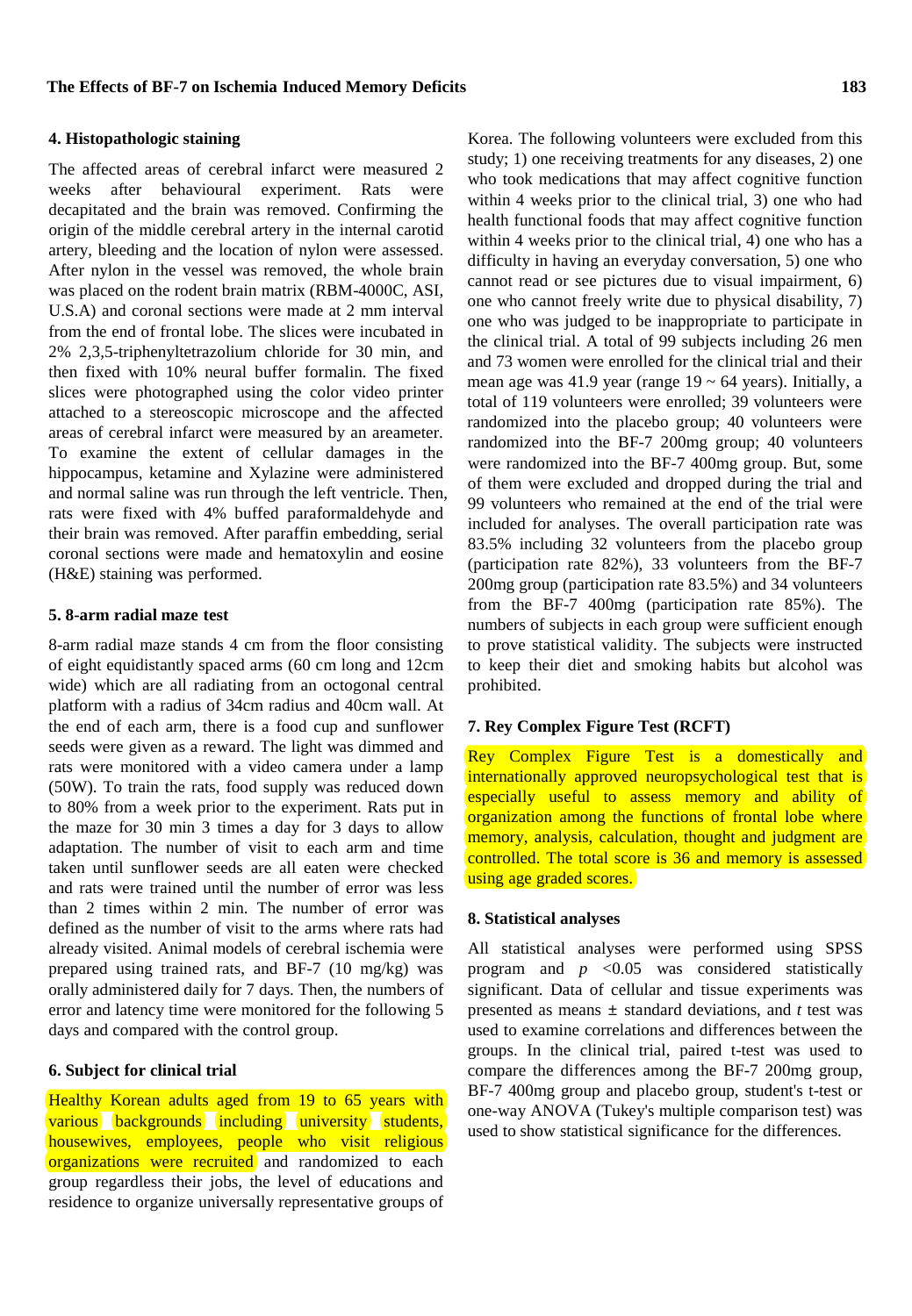

Fig. 1. The effect of BF-7 on the infarction by transient brain ischemia was examined using TTC staining. A. The brain sections from the rat treated with PBS alone. B. The brain sections from the rat treated with 10 mg/kg BF-7 once a day for 7 days. White area represented infarcted lesion.

#### **Results**

#### **1. Histopathological staining**

TTC staining enables to confirm the typical morphology of brain damages from transient focal ischemia induced by the artificial occlusion of middle cerebral artery (MCA) and the division between the affected areas and the normal tissue. Six coronal sections of frontal lobe were made at 2 mm interval and TTC staining was performed. The comparative analysis of the affected areas of cerebral infarct, infarction did not occur in the sham operated group and the overall extent of infarct was reduced in the BF-7 group compared to the vehicle control group as expected. Especially, cerebral infarct was significantly reduced in the most frequently damaged area by ischemic insult, 6 mm from the frontal pole (Fig. 1, 2). Moreover, the extent of neuronal cell damage was evaluated by H&E staining. The number of red (eosinophilic) neuron that appears during neuronal cell death was significantly reduced in the BF-7 group compared with the control group. In addition, cells with pyknosis were rarely appeared in the BF-7 (Fig. 3). This shows that BF-7 effectively defended damages of neural cells and brain tissues induced by transient focal cerebral ischemia. In this study, 10 rats were assigned for each group and none of rats showed abnormal symptoms or died.

#### **2. 8-arm maze test**

To evaluate protective effects of BF-7 on spatial memory impairment induced by cerebral ischemia, animal models of cerebral ischemia that were developed by the temporary occlusion of middle cerebral artery and changes in learning performance and memory were monitored using 8-arm maze test after 2 weeks of recovery. 8-arm maze test was conducted for 5 days after



Fig. 2. Each bar represents the size of infarcted area examined by TTC staining. Slashed bar represents the BF-7 treated group for 7 days with 10 mg/kg, once a day. Empty bar indicated no BF-7 treated group. \*:  $p < 0.05$  vs. vehicle control.

a week of BF-7 administration and the result showed that the number of error of the sham control group was not significantly different from that prior to the operation between the  $1<sup>st</sup>$  day and the  $5<sup>th</sup>$  day of the administration (Fig. 4). The number of error was reduced in the BF-7 group from the 3rd day, compared with the control group that received dissolvent and the difference was statistically significant. The number of error of the BF-7 was reduced down to that of the sham control group but the number of the error of the control group that received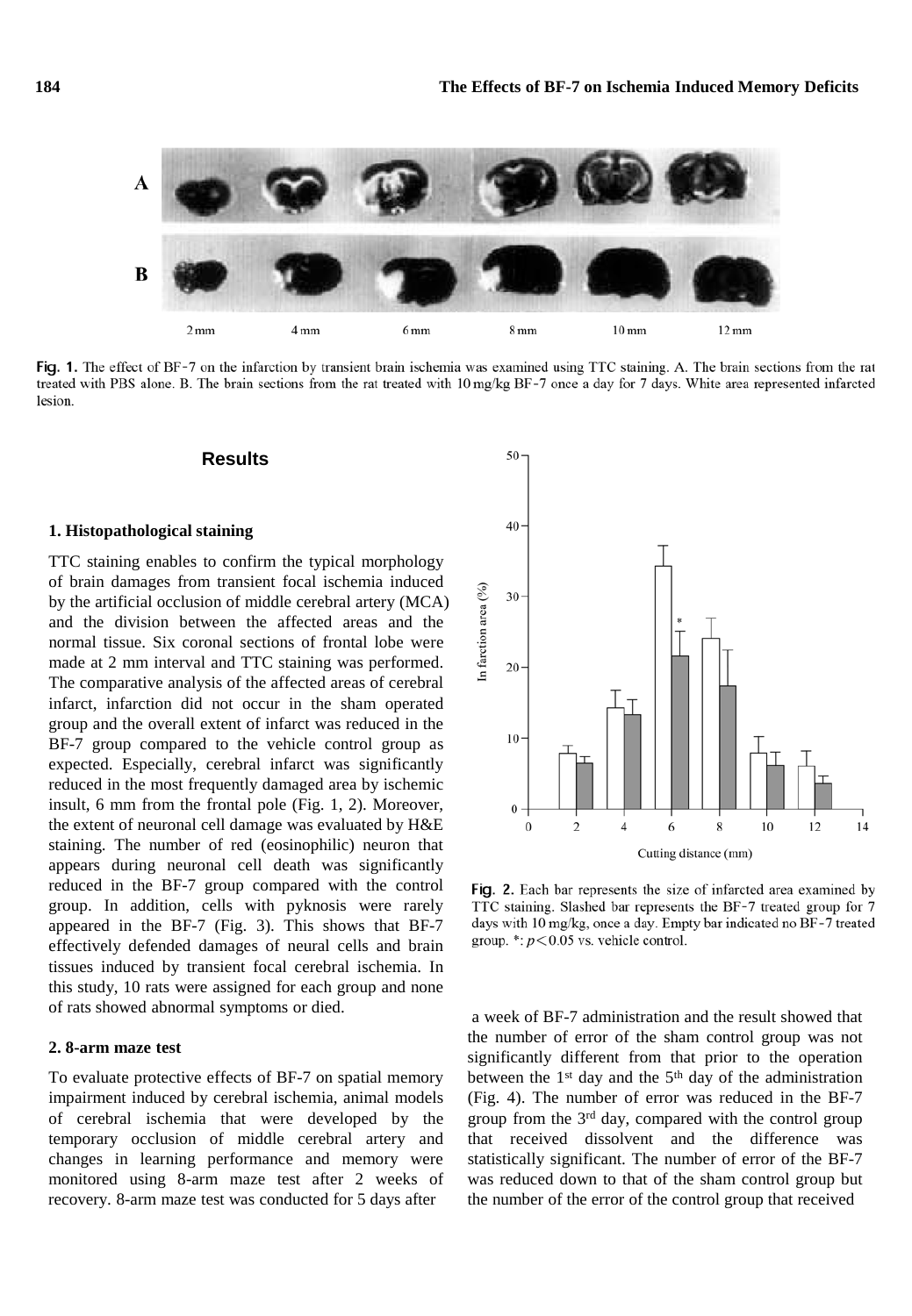

Fig. 3. Neuronal cell death in hippocampus A. Control group (no BF-7 treated) B. BF-7 treated group. The number of eosionophilic neurons in the BF-7 treated case was significantly reduced compared with that of no treated case.

only dissolvent failed to recover. This result showed that spatial memory deteriorated by the temporary occlusion of MCA but the deterioration was suppressed by the repetitive administration of BF-7, demonstrating that BF-7 effectively suppresses learning and memory impairment induced by cerebral ischemia and enhances spatial learning and memory.

## **3. Improvement in Rey Complex Figure Test**

RCFT is a tool to evaluate the correlation between the ability of organization and memory by examining how effectively subjects remember and draw complex figures. A higher percentile means improvement in memory. The result showed that there was no significant difference in the placebo group  $(P>0.05)$  but, memory significantly improved from 36.8% to 56.5% in the BF-7 200mg group and from 24.7% to 65.2% in the BF-7 400mg group **(Fig. 5)**. These results suggest that administration of BF-7 effectively improved memory and the ability of complex figures and the improvement was statistically significant and dose-dependent.



Fig. 4. The protective role of BF-7 on learning and memory impairment induced by brain ischemia. \*:  $p < 0.05$  vs. vehicle control and sham control group.



Fig. 5. Improvement effects of BF-7 on memory of complex figure. RCFT test was performed as described (Kim, H.G). The values are reported as a mean S.E.M. The scores before and after administration of BF-7 were compared with t-tests. And significant differences are shown as  $*(p<0.05)$ . Relationship among placebo, 200 mg BF-7, and 400 mg BF-7 group were analyzed by one-way ANOVA (Turkey's multiple comparison test), and their statistical significant difference are shown as different characters (A, B, and C) ( $p < 0.05$ ).

## **Discussion**

This study was to investigate whether BF-7 improves the cellular and tissue damages and deteriorated cognitive function and learning ability in animal models using Sprague-Dawley rats and in human; animal models of transient cerebral ischemia was developed by occluding.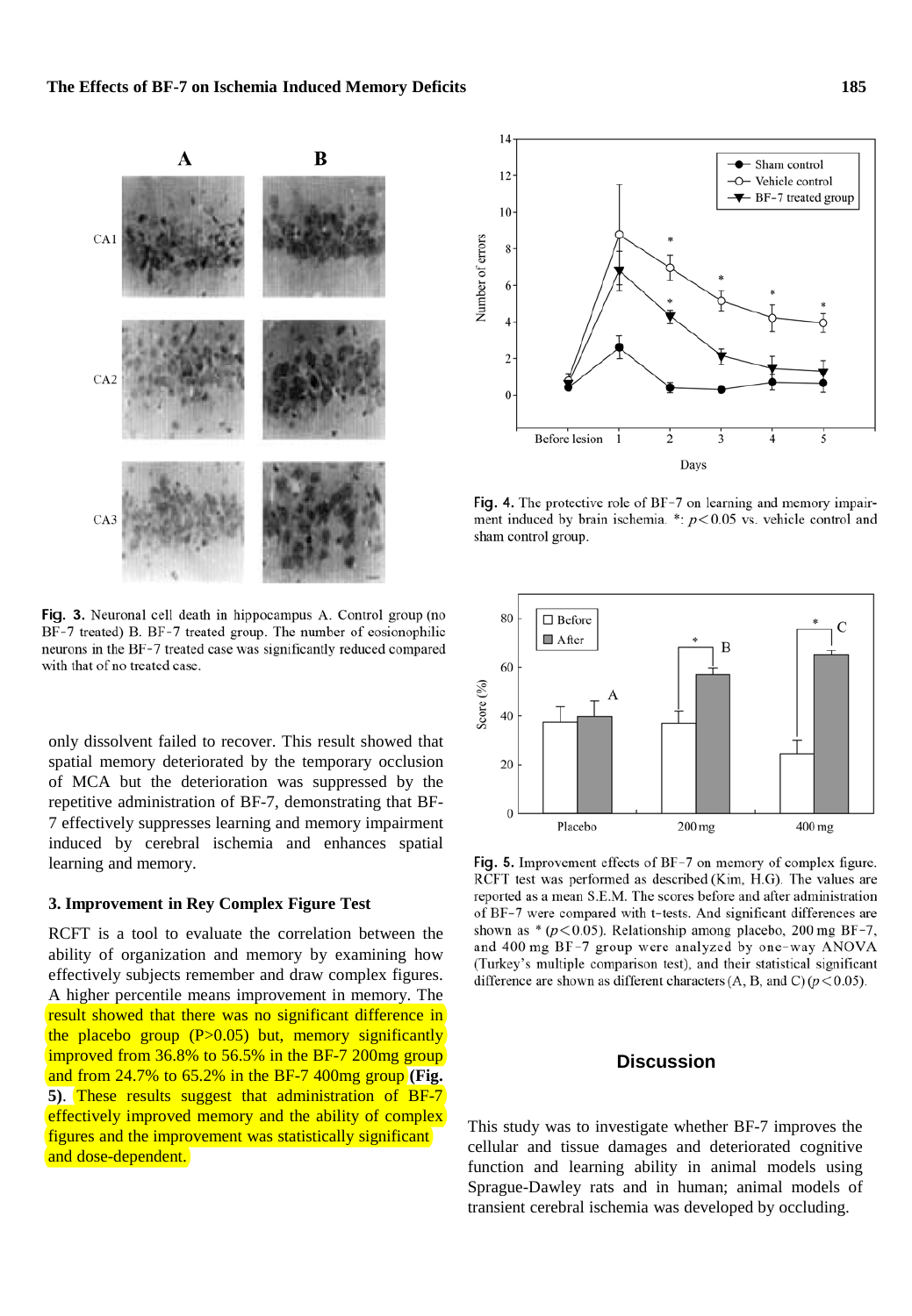the middle cerebral artery (MCA) for an hour to block blood supply to the brain followed by reperfusion; subjects with various background and age groups were recruited for the clinical trial. With animal models of cerebral ischemia, cellular and tissue damages were assessed by histopathologic examination and the improvement of cognitive function and learning ability was evaluated using 8-arm maze test. In the clinical trial, the improvement of memory was evaluated using RCFT. TTC staining confirmed that focal cerebral infarct occurred by the occlusion of MCA and the affected areas of cerebral infarct was significantly smaller in the BF-7 group than in the control group. This implies that BF-7 has an excellent protective effect on the damages and destruction of neuronal cells and brain tissues induced by cerebral ischemia. Previous studies with rat models of cerebral ischemia reported that learning and memory impairments resulted from cerebral ischemia are closely associated with damages in the hippocampus.<sup>12, 14</sup> In this study, ischemia was induced by 1 hour of temporary MCA occlusion and learning and spatial cognitive memory were evaluated using 8-arm radial maze after 7 days. Having observed the numbers of errors in learning and memory-based judgment, it was apparent that cognitive impairment was induced by cerebral ischemia. With repetitive administration of BF-7 (7 times), memory failure induced by cerebral ischemia significantly improved. This is the first study demonstrating that BF-7 improves memory failure induced by cerebral ischemia. Eight-arm radial maze is a useful tool to evaluate spatial memory and learning ability and widely used to examine memory. 15-17 According to this study results, serious learning disability occurred during radial arm maze task when cerebral ischemia was induced by MCA occlusion in animal models and deficits in cognitive function and disability were improved after administration of BF-7. There are several agents that proved to be effective for cerebral ischemia and some of them are currently used. Despite of that, there are no therapeutic agents or management modalities that proved to have a clear effect for cognitive dysfunction and disability. Although a number of studies are actively conducted to develop therapeutic agents for cognitive dysfunction and disability from various angles, there is a dearth of researches on restoration of memory failure and learning ability.

Thus, this study aimed to examine the effects of BF-7 through an experiment on animal models of cerebral infarct and a clinical trial and we found that BF-7 improves cognitive functions such as learning and memory. To evaluate the effects of BF-7 on memory, ability of organization and learning in general populations, Rey Complex Figure Test (RCFT) was used. RCFT is an internationally approved and representative cognitive function test tool to examine memory and ability of

organization. To organize groups that represent general Korean population, various age group and populations with various backgrounds were recruited, and to exclude subjectivities of investigators and subjects, this study was conducted as a double blind, placebo-controlled study. With RCFT, memory of complex figures and correlations between short-term and long-term memories of the figures can be evaluated. The results showed that there is no statistically significant difference in the placebo group but, memory was improved in the BF-7 groups (from 36.8% to 55.6% and from 24.7% to 65.2%, respectively) and the improvements were dose-dependent. This result suggests that BF-7 enhances spatial/three-dimensional memory and ability of organization for complex figures and has an excellent effect on improvement of cognitive functions such as learning and memory.

In conclusion, BF-7 is a raw material that effectively enhances brain function such as memory and cognitive function. This study results suggest that BF-7 has an protective effect on overall brain functions by defending neuronal cell damages and necrosis induced by cerebral ischemia and improving learning and memory impairments although clear mechanisms should be established via further studies in the future. Therefore, it is worth conducting further study to investigate pharmacological effects of BF-7 for the development of new therapeutic agents.

## **References**

- Beatty WW, Shavalia DA : Spatial memory in rats : Time course of working memory and effect of anesthetics, *Behavioral and Neural Biology 28: 454*-*462, 1980.*
- Bolhuis JJ, Bijlsma S, Ansmink P : Exponential decay of spatial memory of rats in a radial maze, *Behavioral and Neural Biology 46: 115*-*122, 1986.*
- Block F : Global ischemia and behavioral deficits, *Prog Neurobiol 58: 279*-*295, 1999.*
- Blozovski D : PA-Learning in young rats with dorsal hippocampus and hippocampoentorhinal atropine, *Pharmacology Biochemistry and Behavior 10: 369*-*372, 1979.*
- Chae HS, Kang YK, Shin YK, Lee HJ, Yu JI, Lee KG, Yeo JH, Kim YS, Shon DS, Kim KY, Lee WB, Lee SH, Kim SS : The role of BF-7 on neuroprotection and enhancement of cognitive function, *Korean J Physiol Pharmacol 8: 173*-*179, 2004.*
- Chrobak JJ, Hanin I, Walsh TJ : AF64A (ethycholine aziridinum ion), a cholinergic neurotoxic, selectively impairs working memory in a multiple component Tmaze task, *Brain Research 414: 15*-*21, 1987.*
- Gray JA, McNaughton N : Comparison between the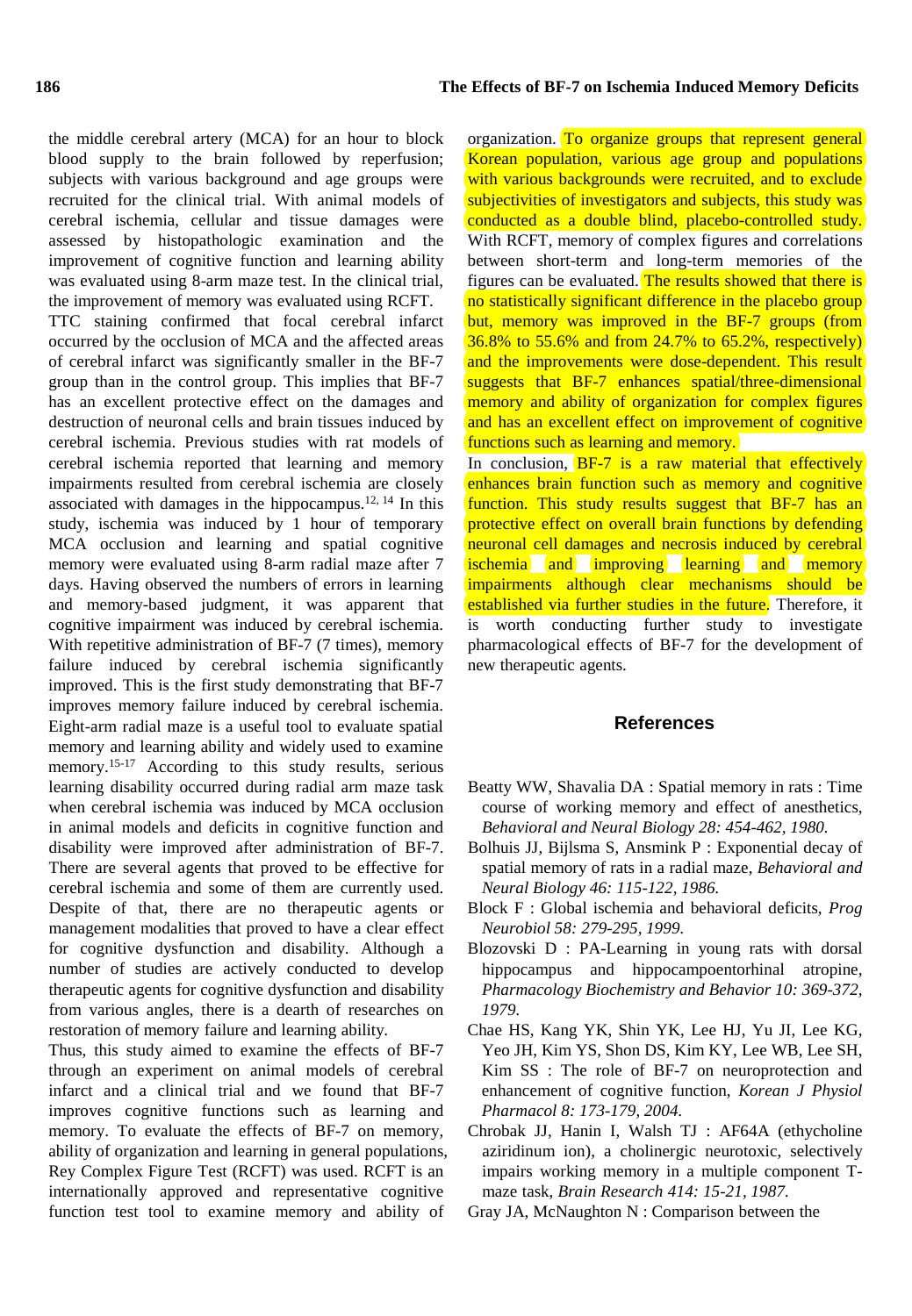#### **The Effects of BF-7 on Ischemia Induced Memory Deficits 187**

behavioral effects of septal and hippocampus lesions, *Neuroscience and biobehavioral Reviews 7: 119*-*188, 1982.*

- Hamby SL, Wilkins JW, Barry NS : Organizational quality on the Rey-Osterrieth and Taylor Complex Figure Tests: A new scoring system, *Psychological Assessment 5: 27*-*33, 1993.*
- Hodges H, Sowinski P, Fleming P, Kershaw TR, Sinden JD, Meldrum BS, Gray JA : Contrasting effects of fetal CA1 and CA3 hippocampal grafts on deficits in spatial learning and working memory induced by global cerebral ischemia in rats, *Neuroscience 72: 959*-*988, 1996.*
- Koroshetz WJ, Moskowitz MA : Emerging treatments for stroke in humans, *Trends Pharmacol Sci 17: 227*-*33, 1996.*
- Leys D, Erkinjuntti T, Desmond DW, Schmidt R, Englund E, Pasquier F, Parnetti L, Ghika J, Kalaria RN, Chabriat H, Scheltens P, Bogousslavsky J : Vascular dementia: the role of cerebral infarcts, *Alzheimer Dis Assoc Disord 13(3): S38*-*48, 1999.*
- Lipton P : Ischemic cell death in brain neurons, *Physiol Rev 79: 1431*-*1568, 1999.*
- McGurk SR, Levin ED, Butcher LL : Dopaminergic drug reverse the impairment of radial-arm maze performance

caused by lesions involving the cholinergic medial pathway, *Neuroscience 50: 129*-*135, 1992.*

- Olton DS, Wenk GL : The third generation of progress. Psychopharmacology, meltzer, New York Press, *p. 941, 1987.*
- Roman GC : Brain hypoperfusion: a critical factor in vascular dementia, *Neurol Res 26: 454*-*458, 2004.*
- Scholler K, Zausinger S, Baethmann A, Schmid-Elsaesser R : Neuroprotection in ischemic stroke? combination drug therapy and mild hypothermia in a rat model of permanent focal cerebral ischemia, *Brain Res 1023: 272*-*278, 2004.*
- Sobey CG : Cerebrovascular dysfunction after subarachnoid haemorrhage: novel mechanisms and directions for therapy, *Clin Exp Pharmacol Phyisol 28: 926*-*929, 2001.*
- Yeo JH, Lee KG, Kweon HY, Woo SO, Han SM, Lee YW, Kim JI, Kim SS, Demura M : Cognitive ability enhancement effects in rats by *B. mori* fibroin enzymatic hydrolysate, *Korean J. Seric. Sci. 46(1): 23*- *27, 2004.*
- Zivin JA : Current status of new drug development for ischemic stroke In Ischemic Stroke: From Basic Mechanisms to New Drug Development, *Monogr Clin Neurosci 16: 128*-*138, 1998.*